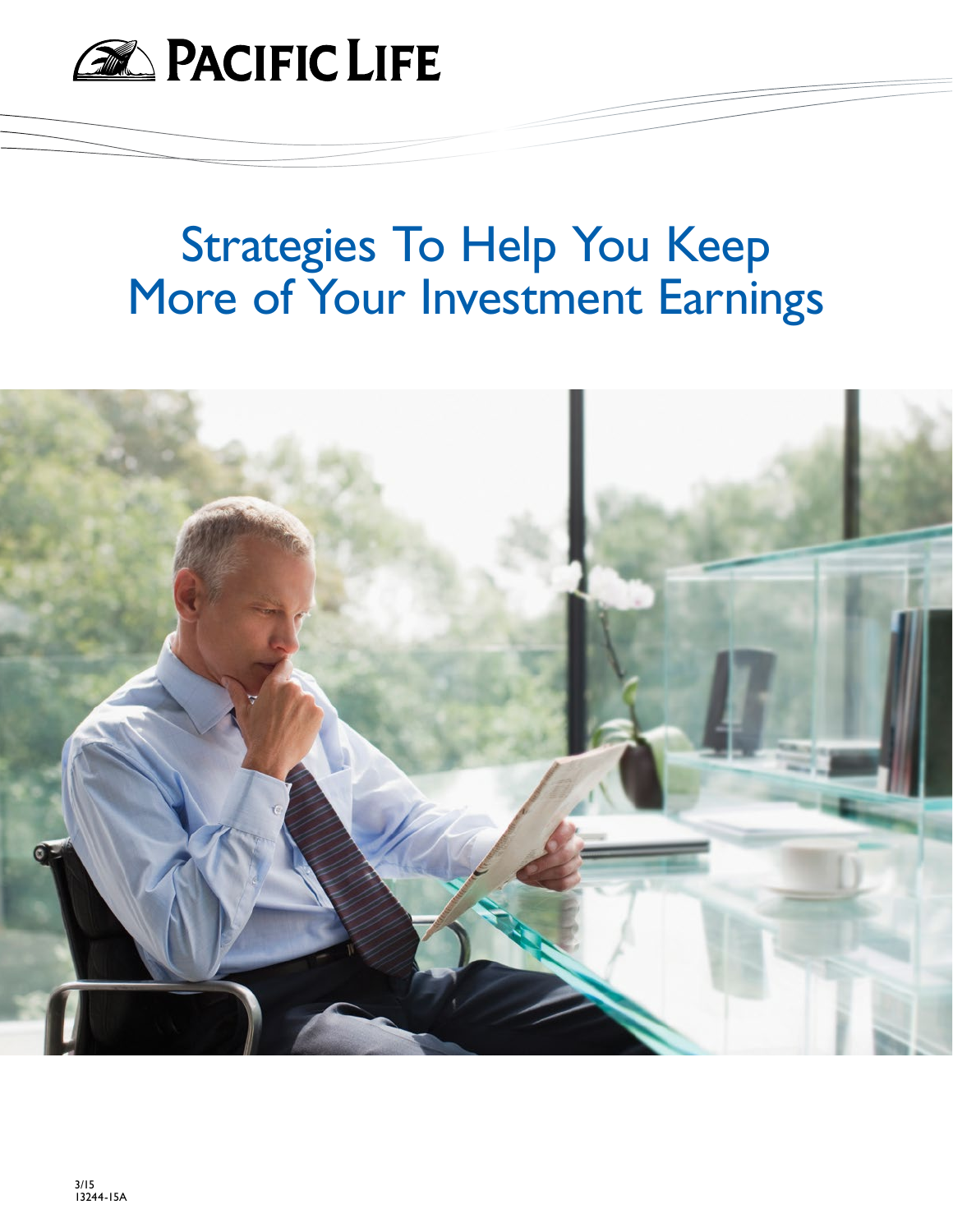## Consider Tax Efficient Strategies That Help Increase Your Investment Earnings

The income we keep after taxes are paid is referred to as net income and is, essentially, what we live on. As you plan for retirement, it's important to consider strategies that can help you manage the impact of taxation on your investment earnings. Tax efficiency is one such strategy. Over time, it may help you keep more of your investment earnings.

### Helpful Definitions as You Get Started

- **o** Annuity: A contract with an insurance company, intended as a long-term investment for retirement, which provides the option of guaranteed income payments for life or for a specific period of time.
- **o Nonqualified Annuity:** A deferred annuity purchased with after-tax dollars can help take advantage of the power of compounding by allowing money to accumulate without paying taxes on earnings until withdrawn.
- **o Life Insurance Cash Value:** An amount included in some types of life insurance policies that can build value over time and help provide death benefit protection under the policy later in life. Generally, any growth in the cash value will be tax deferred.

Taxable distributions from annuities, including withdrawals and death benefits, are taxed at ordinary income tax rates. If taken prior to age 59½, an additional 10% federal tax may apply. Withdrawals will reduce the contract value and the value of the death benefits, and also may reduce the value of any optional benefits. For nonqualified annuities, an additional 3.8% federal tax may apply on net investment income. A withdrawal charge and a market value adjustment (MVA) also may apply.

Guarantees are subject to the issuing insurance company's financial strength and claims-paying ability.

Insurance products are issued by Pacific Life Insurance Company in all states except New York and in New York by Pacific Life & Annuity Company. Product availability and features may vary by state.

**No bank guarantee • Not a deposit • May lose value Not FDIC/NCUA insured • Not insured by any federal government agency**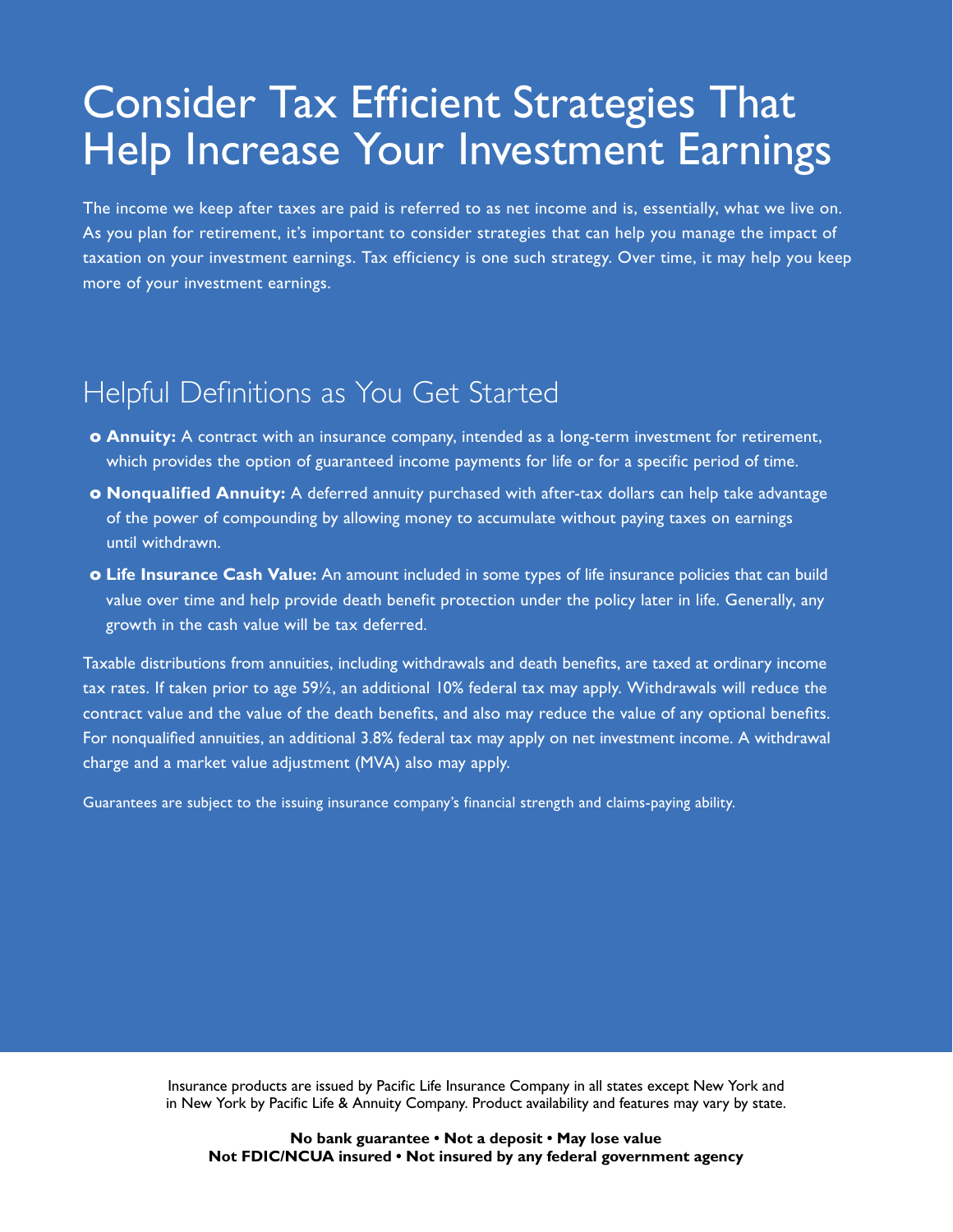## Tax Efficiency Involves Two Steps

### 1. Categorize Your Assets According to How They Are Taxed

### 2. Consider Your Repositioning Opportunities

To start, decide where each asset should be placed—either in a *taxable, tax-deferred, or tax-exempt/tax-free account*—in order to provide an optimal level of tax-management benefits for meeting your retirement goals.

Your financial and tax advisors can be invaluable in helping you create a personal tax efficiency strategy that's appropriate for your needs and goals. It's not just about what your investments earn; it's also about the amount of those earnings you're able to keep.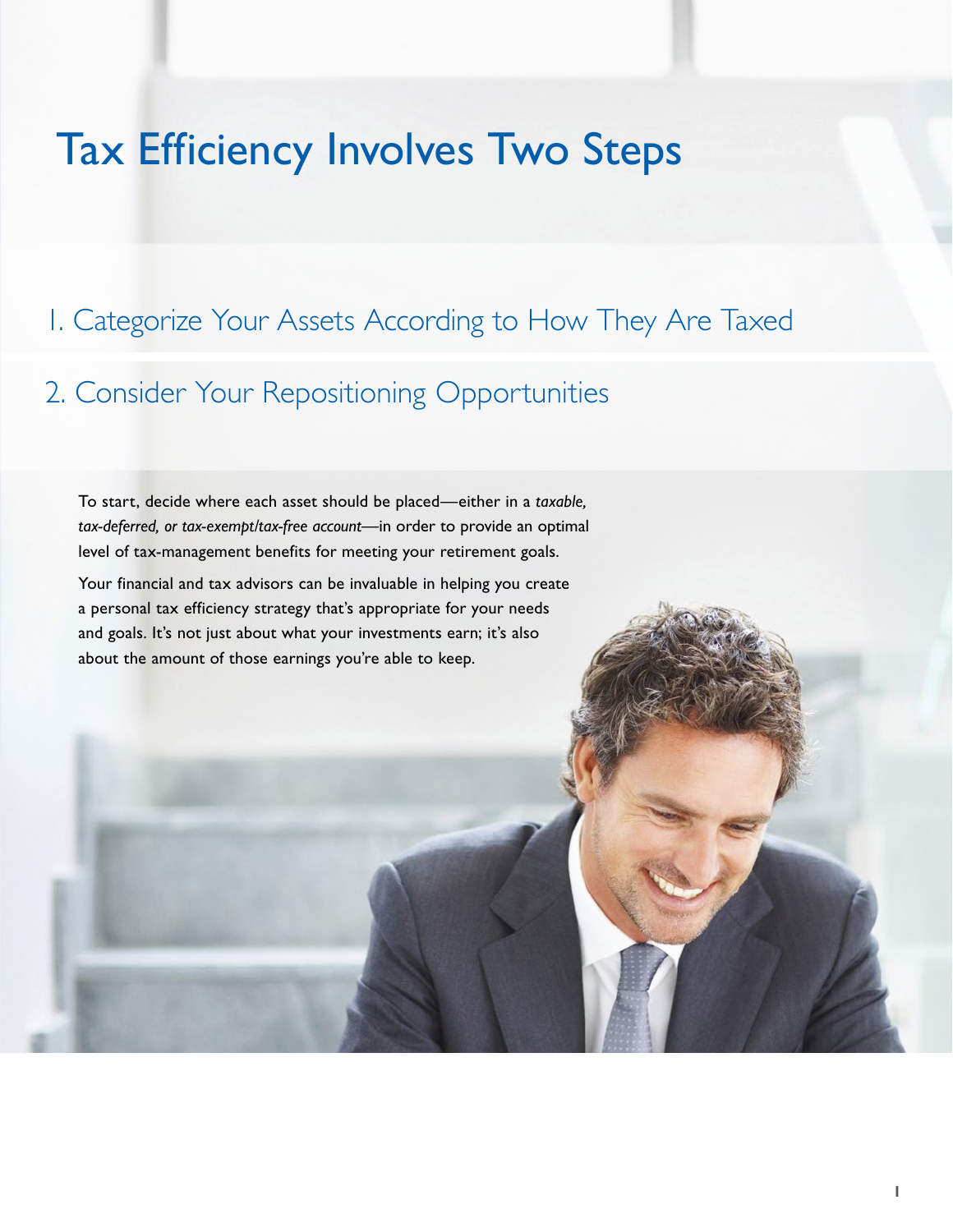# 1. Categorize Your Assets According to How They Are Taxed

Tax efficiency can be a complex topic, so it's important to talk to your financial advisor and, if appropriate, obtain additional input from your independent tax advisor. To prepare for those discussions, consider taking an inventory of your assets and accounts using the "My Financial Inventory" section at the back of this brochure. Then, categorize them according to how they are currently taxed.

#### **Taxable Tax-Deferred Tax-Exempt/Tax-Free** Some income taxes may be paid each year. Examples: **o** Mutual Funds **o** Stocks **o** Bonds **o** CDs Income taxes paid only when assets are distributed or, if applicable, sold. Examples: **o** Nonqualified Annuities (earnings distributed are taxed first) **o** Retirement Accounts (IRA, 401(k), etc.) **o** Life Insurance Cash Value Certain distributions are free of federal and/or state income taxes. Examples: **o** Municipal Bond Interest **o** U.S. Treasury Securities **o** Roth IRAs **o** Roth 401(k)s **o** Life Insurance Death Benefit<sup>1</sup>

#### **ASSET AND ACCOUNT TYPES**

<sup>1</sup>For federal income tax purposes, life insurance death benefits generally pay income tax-free to beneficiaries pursuant to IRC Sec. 101(a)(1). In certain situations, however, life insurance death benefits may be partially or wholly taxable. Situations include, but are not limited to: the transfer of a life insurance policy for valuable consideration unless the transfer qualifies for an exception under IRC Sec. 101(a)(2)(i.e. the transfer-for-value rule); arrangements that lack an insurable interest based on state law; and an employer-owned policy unless the policy qualifies for an exception under IRC Sec. 101(j).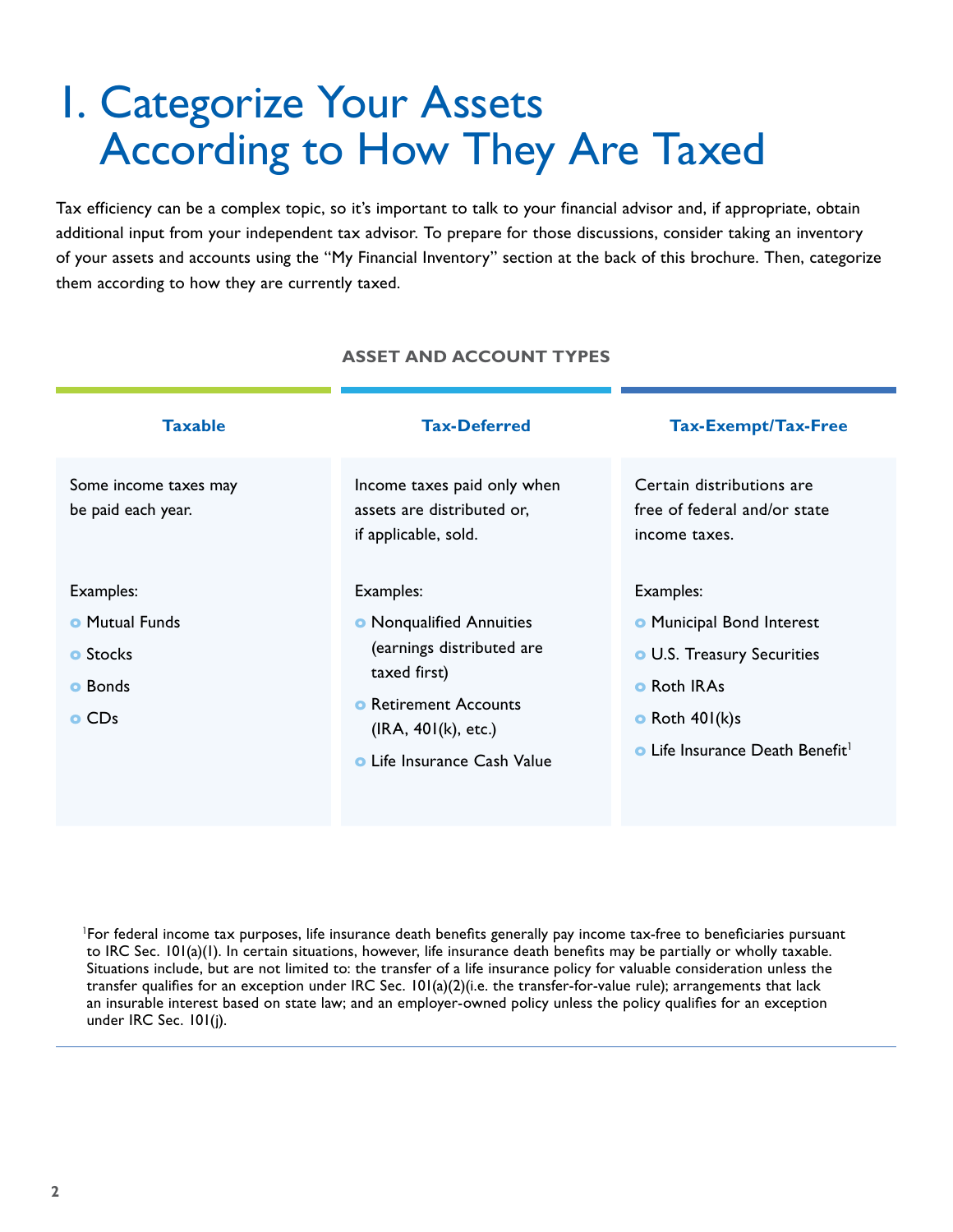# 2. Consider Your Repositioning Opportunities

Next, working with your financial and tax advisors, explore whether you might realize any tax benefits from repositioning certain assets. For example, should you consider moving certain assets that expose you to higher taxes from a taxable account to a tax-deferred account? Doing so may enable you to keep more of that asset's earnings—and, as a result, those earnings may have an opportunity to continue to grow.

How do you make repositioning decisions? In part, it's by considering the stage of life you're currently in.

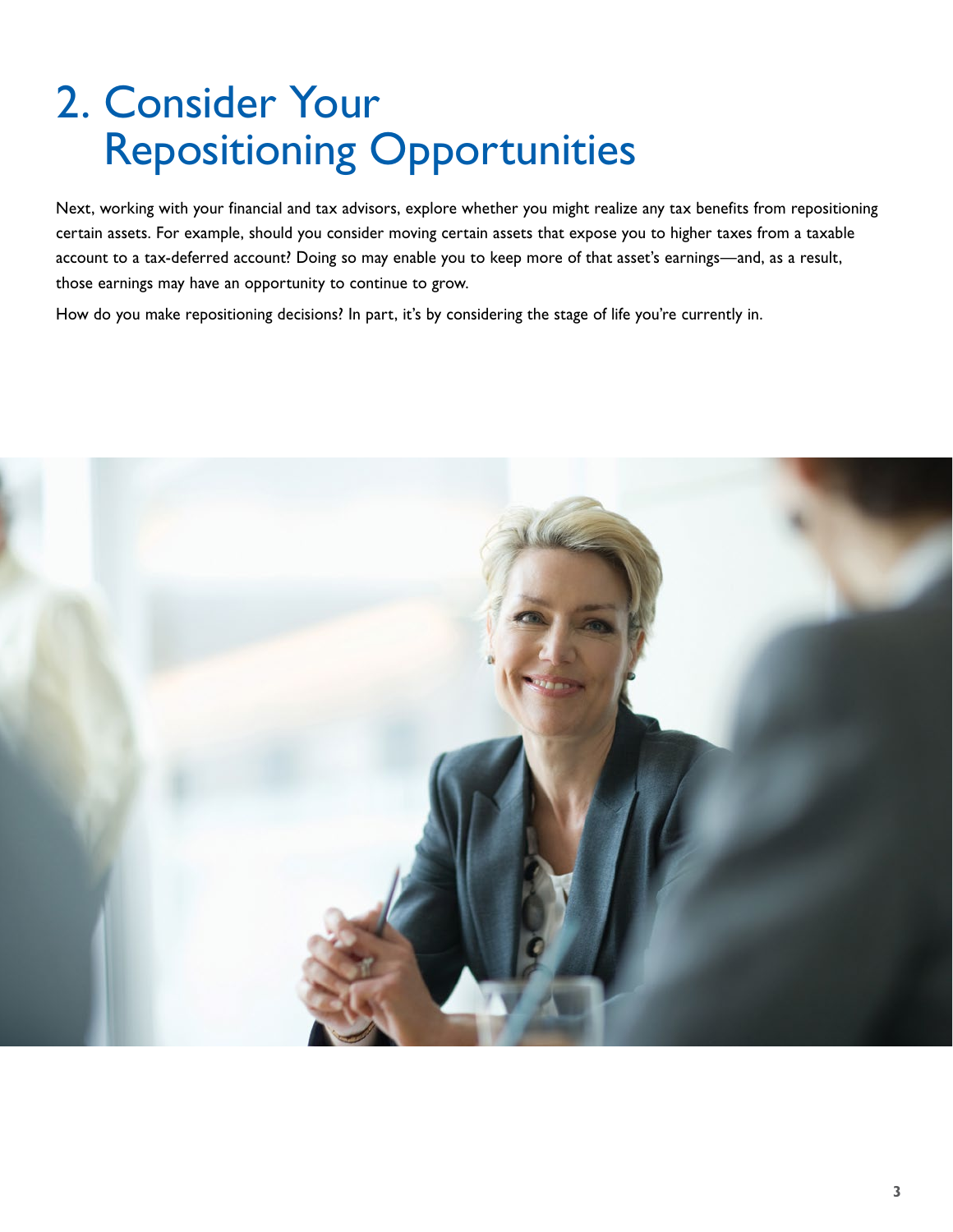# Tax Efficiency During Your Working Years

While you work, investments are typically used for two purposes, to help meet **short/intermediate-term expenses,**  and **long-term expenses**. In order to help you do this in a tax-efficient way, it is important to think about how to reposition your assets among taxable, tax-deferred, and tax-exempt/tax-free accounts. But first, let's define each account type in more detail.

#### **SHORT-TERM OR INTERMEDIATE-TERM EXPENSES**

### **LONG-TERM EXPENSES**

Often used for **short-** and **intermediate-term** needs because they're relatively liquid. Even though income tax may arise annually on taxable earnings with this account, you can access these assets at any time without an additional 10% federal tax.

#### Example:

**After-tax brokerage account**  holding stocks, bonds, and mutual funds where dividends, interest and recognized gains are taxed annually.

**CD investments** provide liquidity based on the length of the CD maturity term. Interest from a CD will be taxed annually.

Typically used for enhancing **long-term** growth potential. There may be adverse tax consequences for early withdrawals. However, in return, there are no taxes on any investment earnings in these accounts until you need to make withdrawals or take distributions. As a result, while you're invested, you keep more of your investment earnings, enabling your assets to grow faster.

#### Example:

#### **Nonqualified deferred annuity**

is used to grow money for retirement. Early distributions (prior to age 59½) will generally be subject to both ordinary income tax and an additional 10% federal tax on the gains. Assets left within an annuity will continue to grow tax-deferred.

#### **Taxable Accounts Tax-Deferred Accounts Tax-Exempt /Tax-Free Accounts**

Can be used to help meet **long-term** expenses by generating tax-free income in retirement. Although you pay taxes up front at today's known rates, you may potentially eliminate any income tax on account earnings when withdrawn.

#### Example:

**Roth IRA** can create tax-free income for retirement. Since you pay taxes up-front when you contribute to a Roth IRA, these accounts work best when you expect to be in a higher tax bracket during your retirement years.

Generally, for earnings from a Roth IRA account to be distributed tax-free, the Roth IRA holder must have established a Roth IRA for five years AND either attained age 59½, become disabled, passed away, or qualified for a first-time home purchase exception.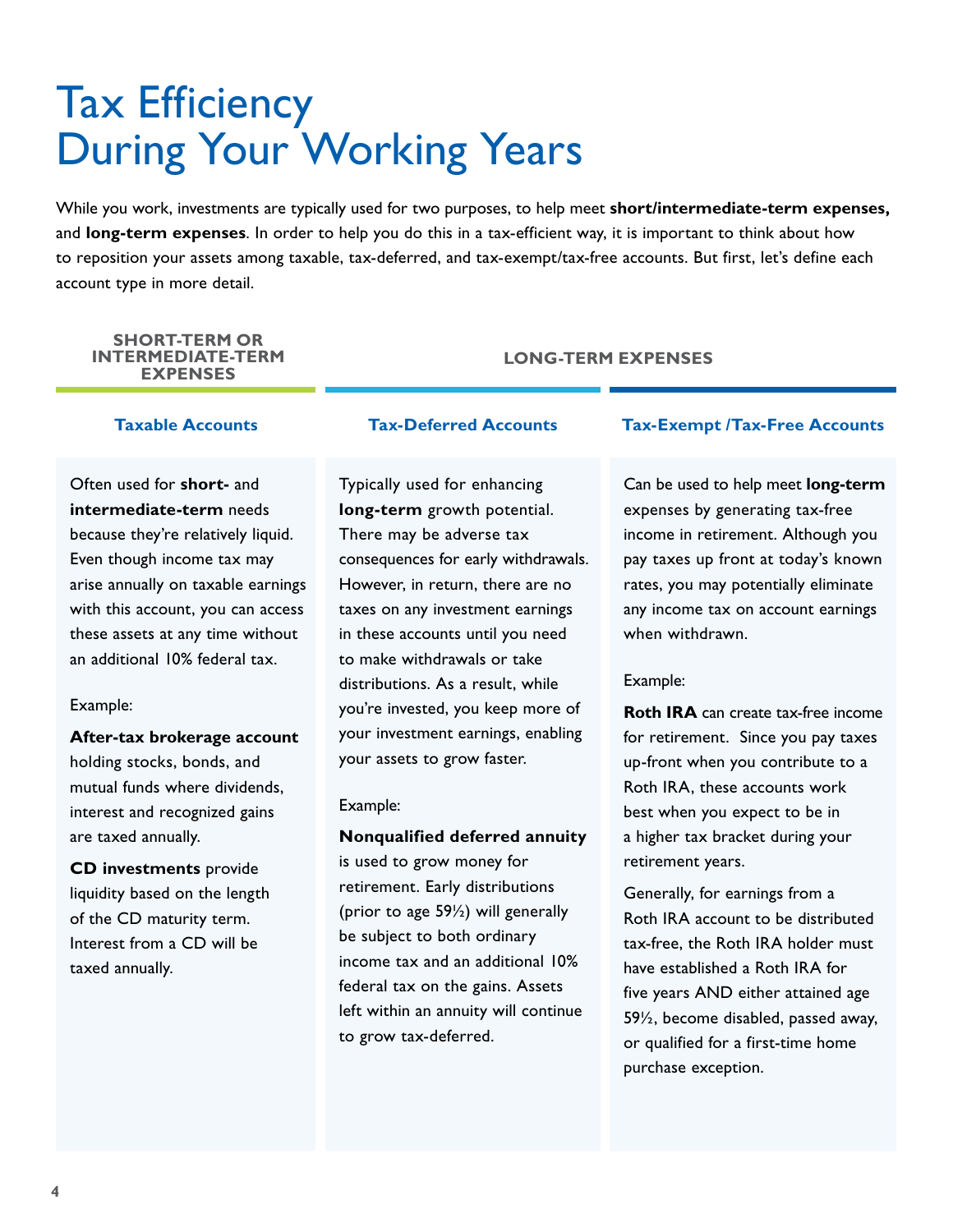Now that the three different account types have been further defined, let's look at the differences in tax-efficient and tax-inefficient investments, and possible ways to position them among taxable, tax-deferred, or tax-exempt/tax-free accounts.

#### **TAX-EFFICIENT INVESTMENTS**

- **o** Typically produce more long-term capital gains, (which are not taxed until sold)
- **o** Pays small to no dividends, such as growth-oriented equity funds and stock index funds

#### **Consider Positioning Tax-Efficient Investments into Taxable Accounts**

Tax-efficient investments produce a lower amount of taxable income or gains during the short or intermediate term, making them possible options to hold within taxable accounts.

#### **TAX-INEFFICIENT INVESTMENTS**

- **o** Generates taxes due to regular distribution of dividends and interest, which includes bonds, dividend paying equities, and REITs
- **o** Short-term capital gains, which includes actively traded funds

#### **Consider Positioning Tax-Inefficient Investments in Tax-Deferred or Tax-Free Accounts**

Tax-inefficient investments produce a higher amount of taxable income or gains, but tax-deferred and tax-free accounts can take advantage of either a deferral, or possible elimination of taxes on these types of investments.

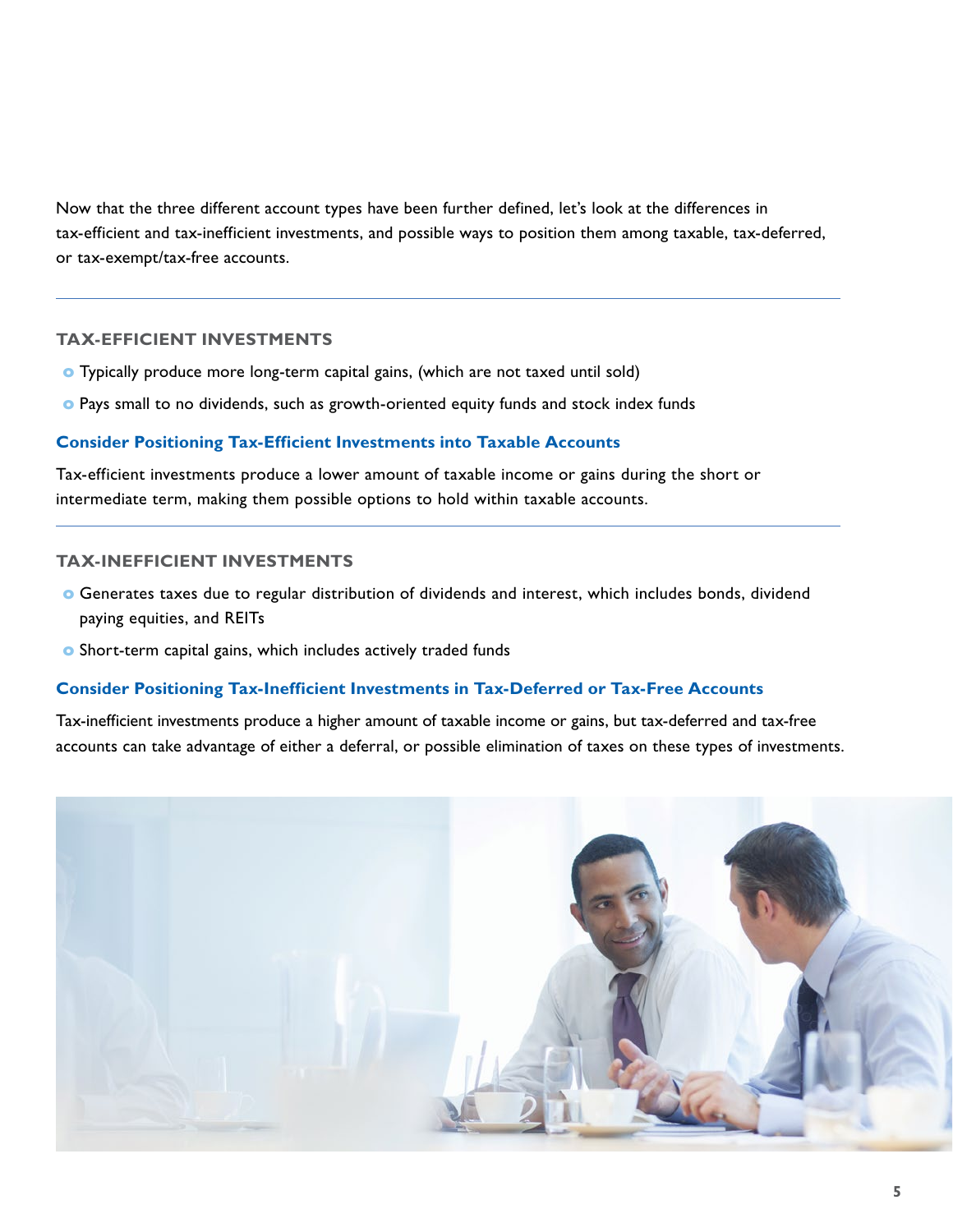# Tax Efficiency During Your Retirement

Assume you and your spouse are both age 66, retired and in a 15% federal income tax bracket. You've spent your life accumulating assets. Now, it's time to decide the best way to use those assets to fund your retirement. Consider the following hypothetical example:

### Before Making Withdrawals, Think About Your Net Income

While doing some financial planning with your financial advisor, you and your spouse realize that after Social Security and pension payments, you'll need to withdraw a net **\$10,000** from savings to meet living expenses. Which account should you withdraw from? If the goal is to minimize income tax and help make your retirement savings last, it may be a good idea to withdraw from the tax-free account. Why?

In this hypothetical example, if you withdraw from the tax-deferred account, it will deplete your savings by an additional **\$1,765** (15% tax rate). Withdrawing \$11,765 would allow you to receive a net \$10,000. In contrast, the tax-free account would only require a net \$10,000 to be withdrawn without any additional federal tax.

#### **Tax-Deferred Tax-Exempt**

Your withdrawals will be taxed at ordinary income tax rates.  $Tax = $1,765$ 

No income tax will be due on your withdrawals.

Total withdrawal needed to receive a net amount of \$10,000: \$10,000 + \$1,765 = **\$11,765**

Total withdrawal needed to receive a net amount of \$10,000: **\$10,000**

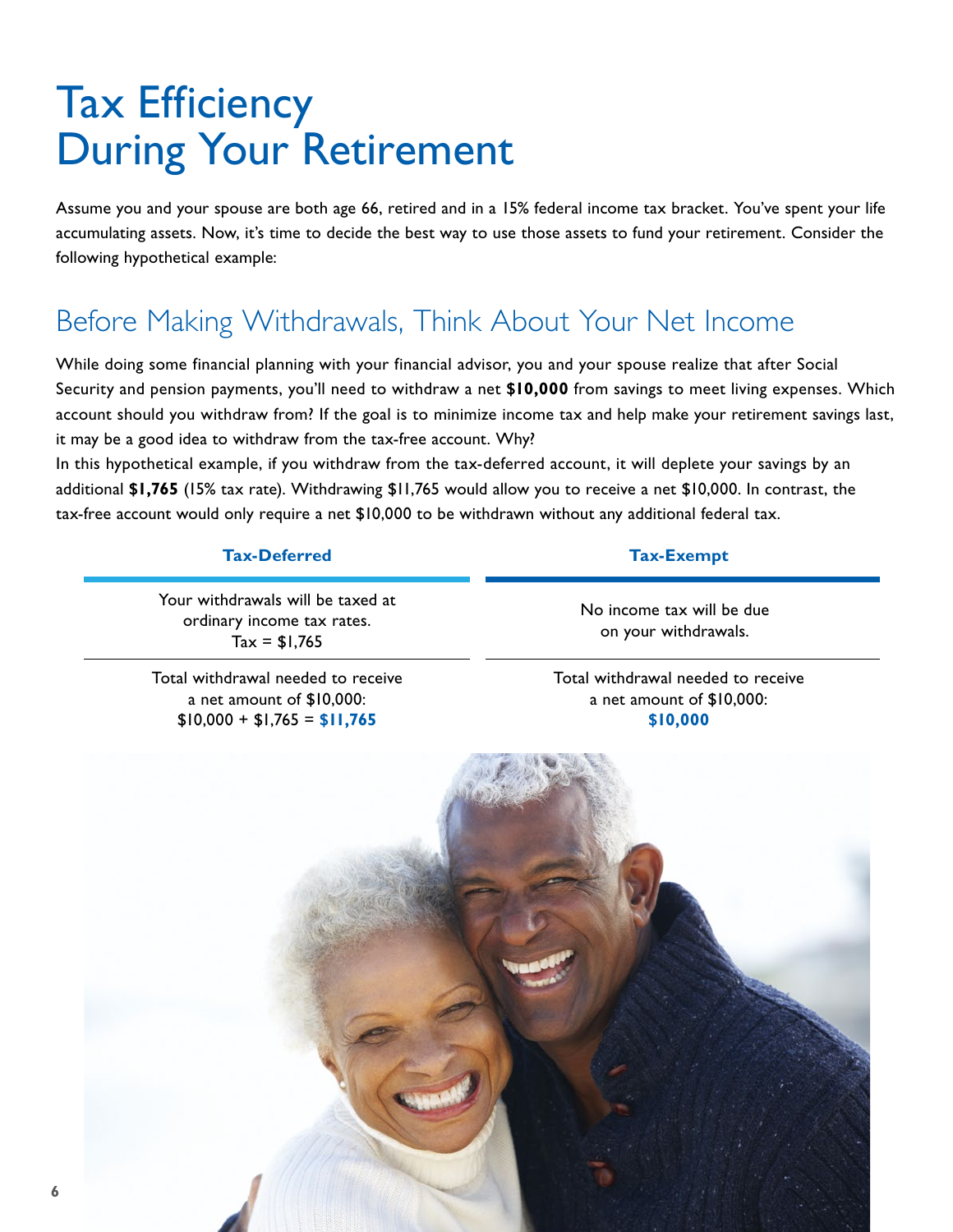### Be Aware of Your Tax Bracket

Now let's add another hypothetical consideration to the previous example. You and your spouse's annual taxable income from sources other than savings—specifically, long term capital gains from the installment sale of a business, your pension, and the taxable portion of Social Security benefits—is **\$63,000**.

- **o** If you withdraw \$12,000 (rather than \$11,765) from your tax-deferred account, your total taxable income (long term capital gains, Social Security, pension and withdrawals) would be \$12,000 + \$63,000 = **\$75,000**. By looking at the current IRS tax tables, you realize this amount of taxable income moves you from a 15% tax bracket to a 25% bracket **(which now results in long term capital gains rates moving from a 0% to 15% tax rate!)**.
- **o** However, if you withdraw \$10,000 from your tax-free account, your total taxable income would still be \$63,000, and keep your long term capital gains at the 0% tax rate.



Source: Revenue Procedure 2014-61 and IRS Topic 409 (Capital Gains and Losses). Full tax bracket for 2015 Married Filing Jointly not included. State taxes (if any) not taken into account.

#### **Moving to a higher income-tax bracket not only impacts taxation on your ordinary income, it may also result in paying:**

- **o** More in capital gains tax
- **o** For nonqualified assets, the 3.8% Net Investment Income Tax (NIIT)
- **o** Tax on a higher percentage of your Social Security benefit
- **o** Alternative Minimum Tax
- **o** More retirement healthcare costs, such as increased premiums for Medicare Part B and D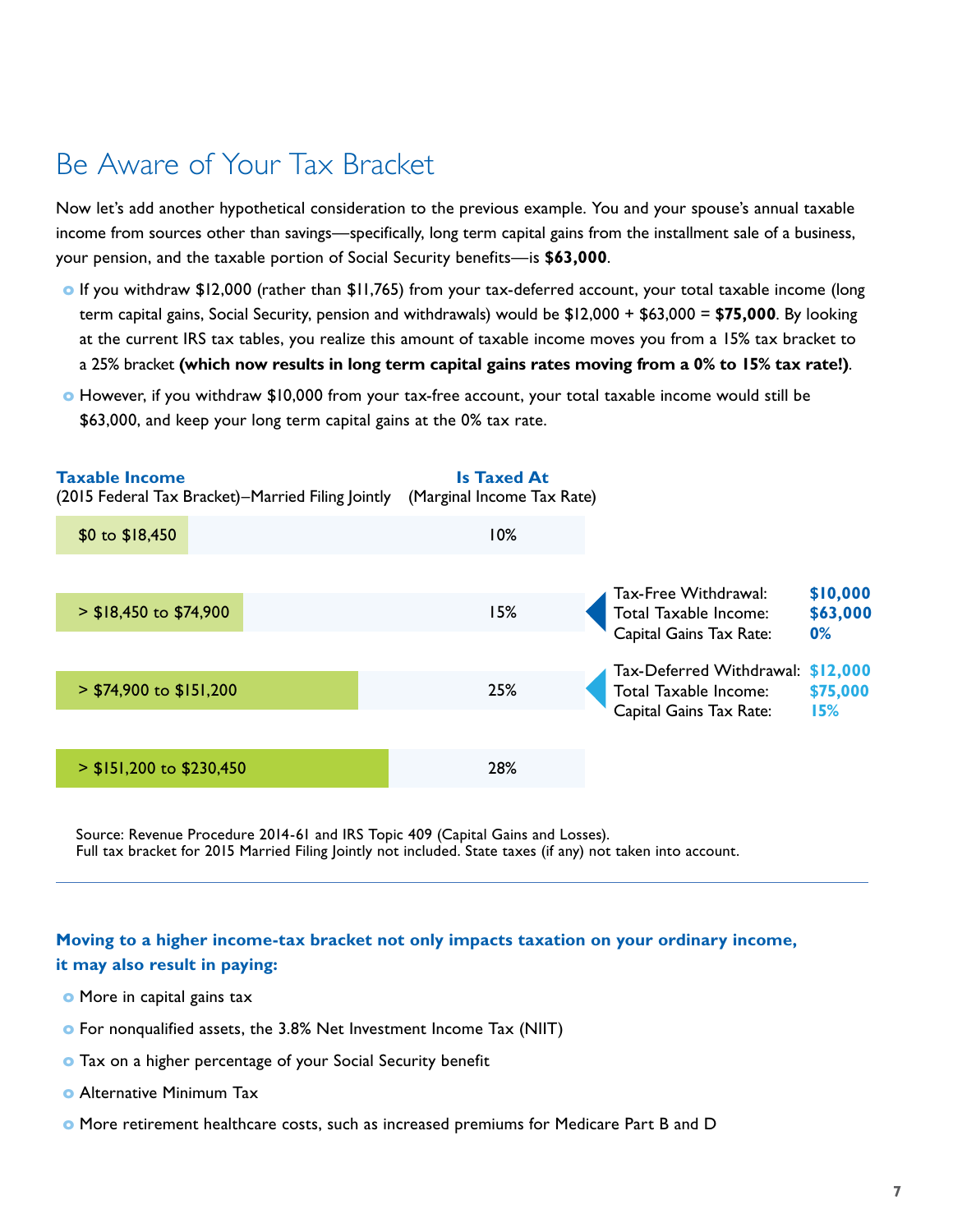# Talk to Your Financial Advisor

We've included a simple worksheet on the next page that can help you begin the process of categorizing your assets so that you can have a productive tax efficiency discussion with your financial and tax advisors. Complete the form on your own or ask your advisor(s) to work with you.



Creating your personal tax efficiency strategy today may help you build a more financially comfortable tomorrow.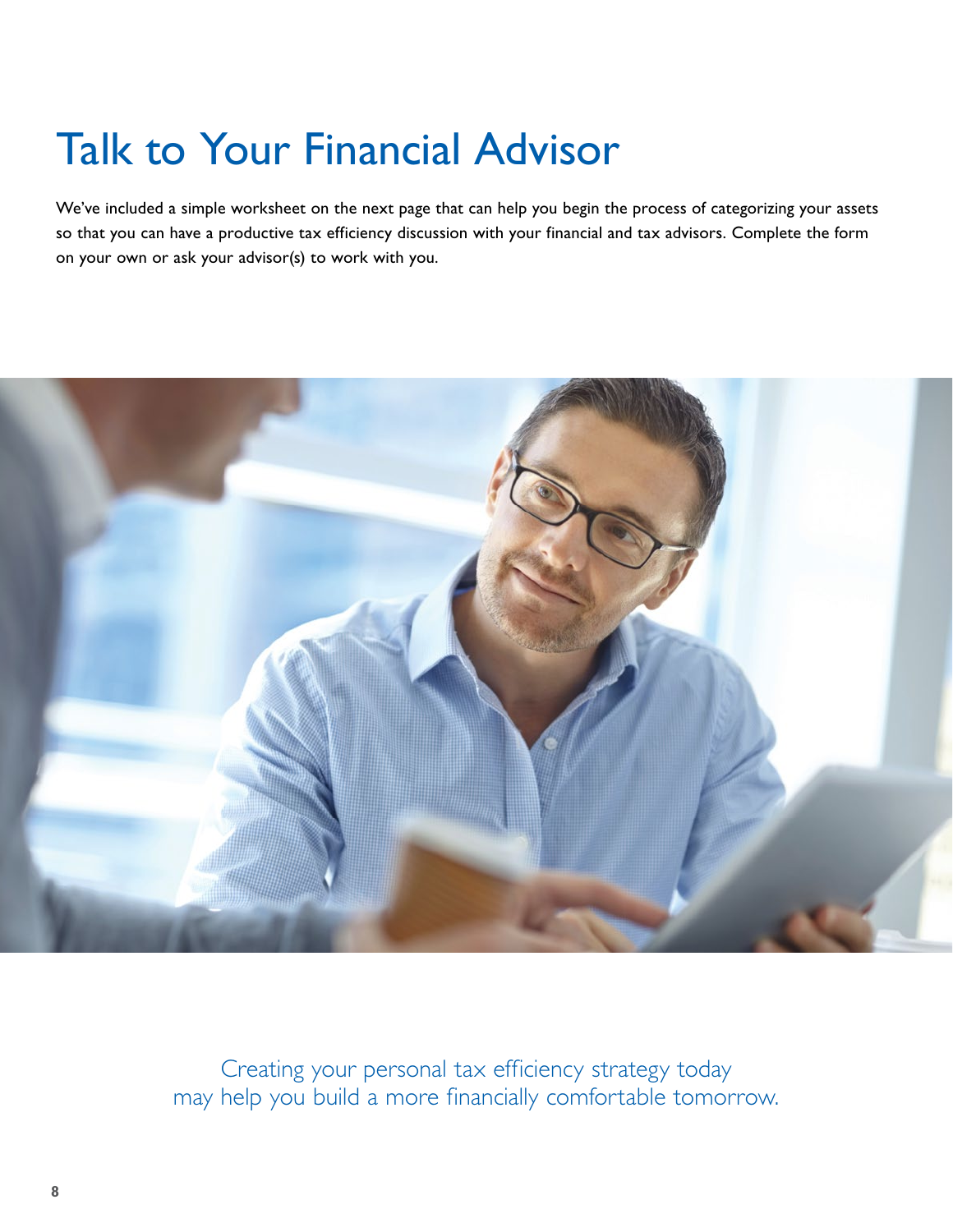### My Financial Inventory

### **Use this chart as a starting point for a tax efficiency discussion with your financial and tax advisors.**

| Name                                                                                                    |  |
|---------------------------------------------------------------------------------------------------------|--|
| Date                                                                                                    |  |
| My Financial Advisor<br>the contract of the contract of the contract of the contract of the contract of |  |

Telephone

| <b>Taxable</b><br><b>Accounts, Assets, Investments</b><br>Value<br>Tax Deferred<br>$\mathfrak{P}$<br>$\times$<br>$\times$ | Tax Free/<br>Tax Exempt<br>$\times$ |
|---------------------------------------------------------------------------------------------------------------------------|-------------------------------------|
|                                                                                                                           |                                     |
|                                                                                                                           |                                     |
|                                                                                                                           |                                     |
|                                                                                                                           |                                     |
|                                                                                                                           |                                     |
|                                                                                                                           |                                     |
|                                                                                                                           |                                     |
|                                                                                                                           |                                     |
|                                                                                                                           |                                     |
|                                                                                                                           |                                     |
|                                                                                                                           |                                     |
|                                                                                                                           |                                     |
|                                                                                                                           |                                     |
|                                                                                                                           |                                     |
|                                                                                                                           |                                     |
|                                                                                                                           |                                     |
|                                                                                                                           |                                     |
|                                                                                                                           |                                     |
|                                                                                                                           |                                     |
|                                                                                                                           |                                     |
|                                                                                                                           |                                     |